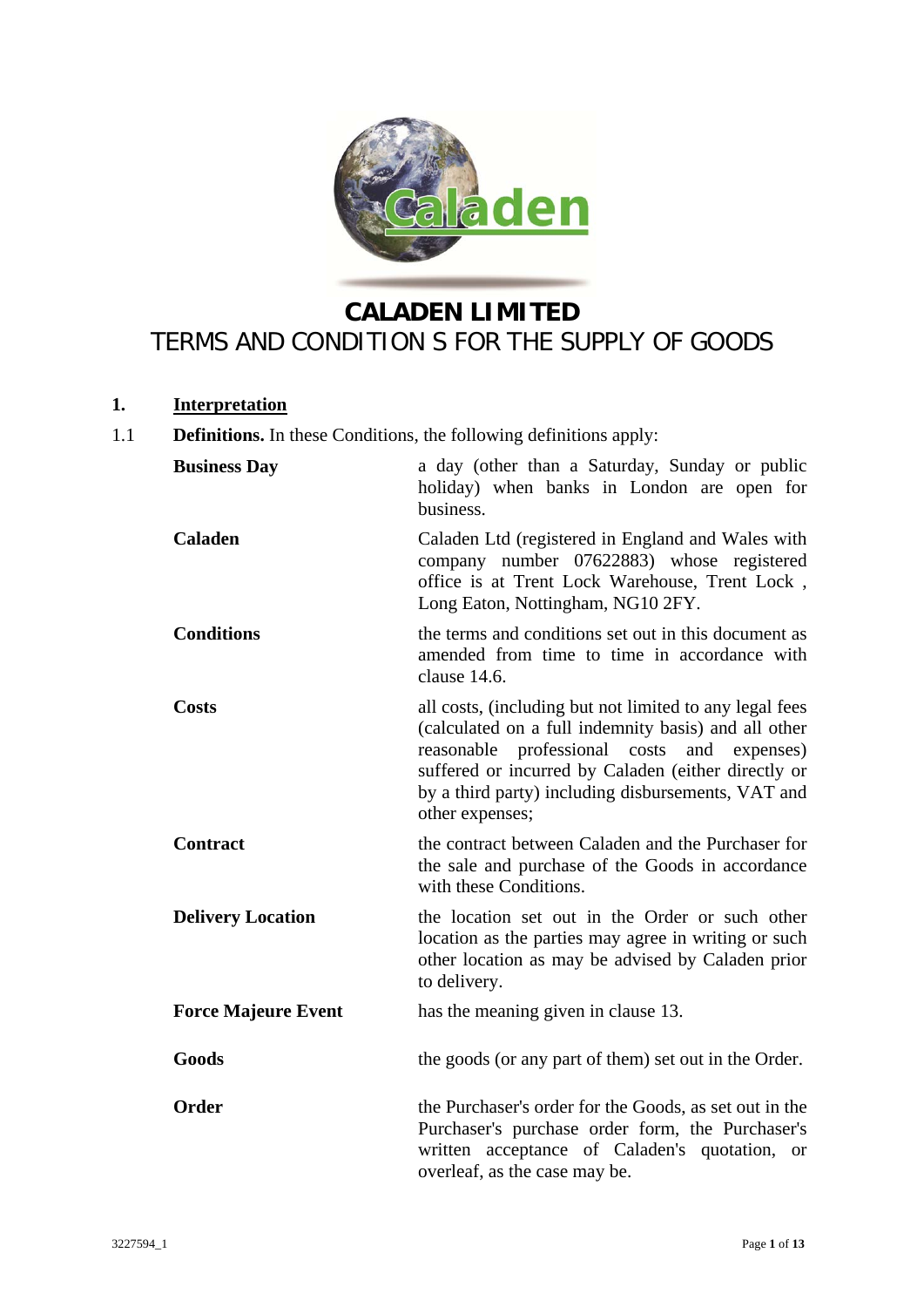| <b>Purchaser</b>     | the person or firm who purchases the Goods from<br>Caladen.                                                                                                             |
|----------------------|-------------------------------------------------------------------------------------------------------------------------------------------------------------------------|
| <b>Specification</b> | any specification for the Goods, including any<br>related plans and drawings, that is agreed in writing<br>by the Purchaser and Caladen.                                |
| <b>Unpaid Amount</b> | any sum due to Caladen under the Contract which<br>has not been paid by the Purchaser to Caladen by<br>the date on which payment is due in accordance<br>with clause 9. |
| <b>Warranty</b>      | The warranty provided by Caladen as set out in<br>clause 7.2.                                                                                                           |

- 1.2 **Construction.** In these Conditions, the following rules apply:
	- 1.2.1 A **person** includes a natural person, corporate or unincorporated body (whether or not having separate legal personality).
	- 1.2.2 A reference to a party includes its personal representatives, successors or permitted assigns.
	- 1.2.3 A reference to a statute or statutory provision is a reference to such statute or provision as amended or re-enacted. A reference to a statute or statutory provision includes any subordinate legislation made under that statute or statutory provision, as amended or re-enacted.
	- 1.2.4 Any phrase introduced by the terms **including**, **include**, **in particular** or any similar expression shall be construed as illustrative and shall not limit the sense of the words preceding those terms.
	- 1.2.5 A reference to **writing** or **written** includes faxes and e-mails.

#### **2. Basis of contract**

- 2.1 These Conditions apply to the Contract to the exclusion of any other terms that the Purchaser seeks to impose or incorporate, or which are implied by trade, custom, practice or course of dealing.
- 2.2 The Order constitutes an offer by the Purchaser to purchase the Goods in accordance with these Conditions. The Purchaser is responsible for ensuring that the terms of the Order and any applicable Specification submitted by the Purchaser are complete and accurate.
- 2.3 The Order shall only be deemed to be accepted when Caladen issues a written acceptance of the Order, at which point the Contract shall come into existence.
- 2.4 The Purchaser may only cancel an Order which has been accepted by Caladen with the prior written consent of Caladen and on the terms that the Purchaser shall indemnify Caladen in full against all loss (including loss of profit), costs (including the cost of all labour and materials used), damages, charges and expenses incurred by Caladen as a result of cancellation.
- 2.5 The Contract constitutes the entire agreement between the parties. The Purchaser acknowledges that it has not relied on any statement, promise, representation,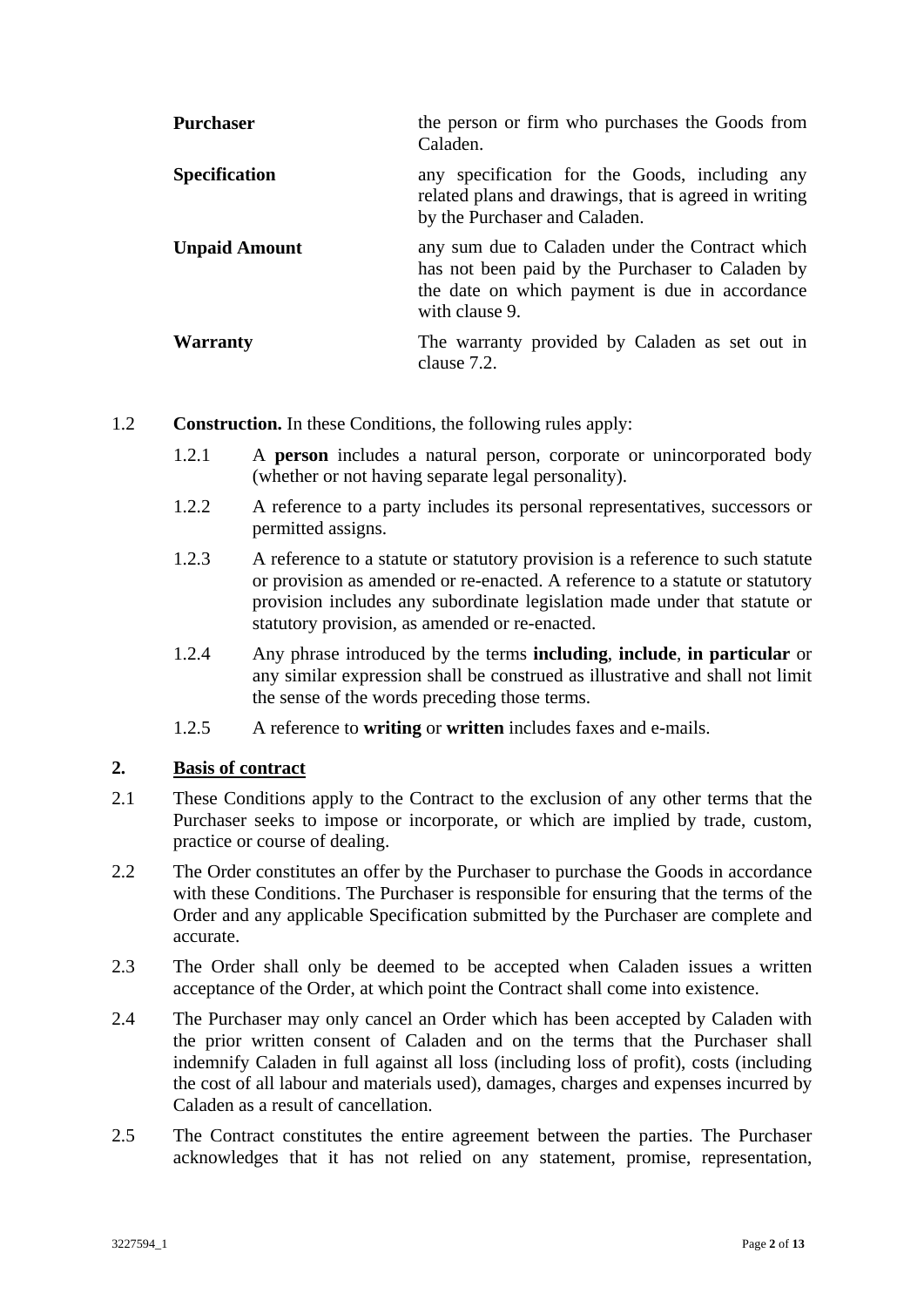assurance or warranty made or given by or on behalf of Caladen which is not set out in the Contract.

- 2.6 Any samples, drawings, descriptive matter, or advertising produced by Caladen and any descriptions or illustrations contained in Caladen's catalogues or brochures are produced for the sole purpose of giving an approximate idea of the Goods described in them. They shall not form part of the Contract or have any contractual force.
- 2.7 A quotation for the Goods given by Caladen shall not constitute an offer. A quotation shall only be valid for a period of 20 Business Days from its date of issue.
- 2.8 Any typographical, clerical or other omission in any sales literature, quotation, price list, acceptance of offer, invoice or other document or information issued by Caladen shall be subject to correction without any liability on the part of Caladen.

# **3. Goods**

- 3.1 The Goods are described in Caladen's catalogue as modified by the Specification.
- 3.2 To the extent that the Goods are to be manufactured in accordance with a Specification supplied by the Purchaser, the Purchaser shall indemnify Caladen against all liabilities, costs, expenses, damages and losses (including any direct, indirect or consequential losses, loss of profit, loss of reputation and all interest, penalties and legal and other reasonable professional costs and expenses) suffered or incurred by Caladen in connection with any claim made against Caladen for actual or alleged infringement of a third party's intellectual property rights arising out of or in connection with Caladen's use of the Specification. This clause 3.2 shall survive termination of the Contract.
- 3.3 Caladen reserves the right to amend the Specification if required by any applicable statutory or regulatory requirements.

# **4. Testing**

- 4.1 The Purchaser may at the time of placing an Order, request in writing a surface inspection or inspection with tests of the Goods. Any such inspection or testing is to be carried out at Caladen's premises or other such location as determined solely by Caladen prior to the Goods leaving Caladen's premises.
- 4.2 The Purchaser shall specify the nature of tests to be carried out and the inspection will be limited to these tests.
- 4.3 Caladen shall be entitled to charge for such an inspection. All charges and expenses for any testing and inspection required by the Purchaser must be quoted for and agreed by Caladen prior to the Purchaser placing an Order. Caladen shall be under no obligation to carry out any testing or inspection where the same has not been agreed prior to Order.

#### **5. Packaging**

5.1 The packaging of Goods shall be entirely at the discretion of Caladen and Caladen shall have the right to pack all Goods in such manner and in such quantities as Caladen thinks fit. Caladen shall not be obliged to comply with any packaging requests or instructions from the Purchaser unless agreed by Caladen and the Purchaser in writing.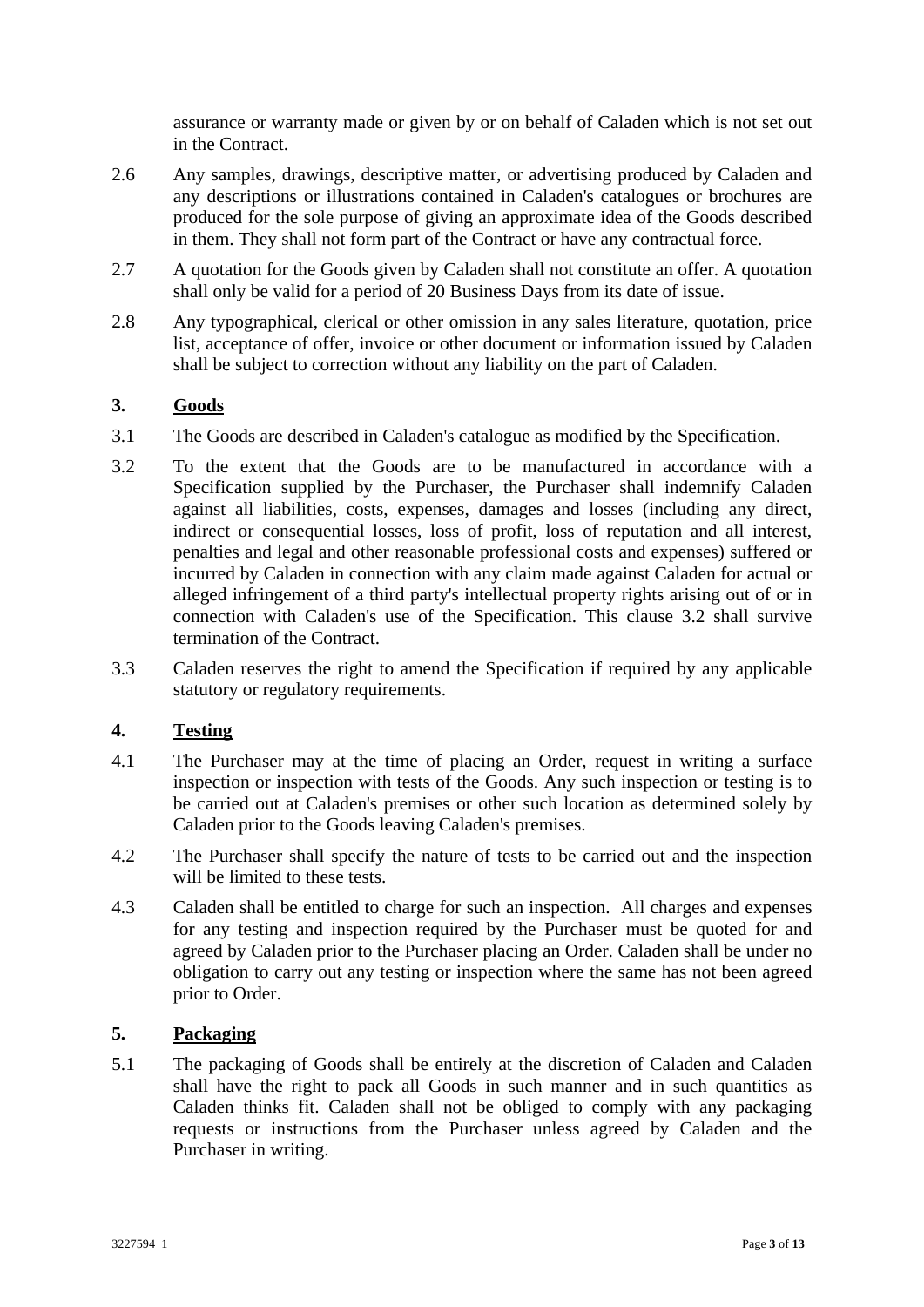5.2 If Caladen requires the Purchaser to return any packaging materials to Caladen shall notify the Purchaser of this requirement. The Purchaser shall make any such packaging materials available for collection at such times as Caladen shall reasonably request. Returns of packaging materials shall be at Caladen's expense.

# **6. Delivery**

- 6.1 Caladen shall deliver the Goods to Delivery Location at any time after Caladen notifies the Purchaser that the Goods are ready.
- 6.2 Delivery of the Goods shall be completed on the Goods' arrival at the Delivery Location.
- 6.3 Any dates quoted for delivery are approximate only, and the time of delivery is not of the essence. Caladen shall not be liable for any delay in delivery of the Goods that is caused by a Force Majeure Event or the Purchaser's failure to provide Caladen with adequate delivery instructions or any other instructions that are relevant to the supply of the Goods.
- 6.4 If Caladen fails to deliver the Goods, its liability shall be limited to the reasonable costs and expenses incurred by the Purchaser in obtaining replacement goods of similar description and quality in the cheapest market available, less the price of the Goods. Caladen shall have no liability for any failure to deliver the Goods to the extent that such failure is caused by a Force Majeure Event or the Purchaser's failure to provide Caladen with adequate delivery instructions or any other instructions that are relevant to the supply of the Goods.
- 6.5 If the Purchaser fails to accept delivery of the Goods within three Business Days of Caladen notifying the Purchaser that the Goods are ready, then, except where such failure or delay is caused by a Force Majeure Event or Caladen's failure to comply with its obligations under the Contract:
	- 6.5.1 delivery of the Goods shall be deemed to have been completed at 9.00 am on the third Business Day after the day on which Caladen notified the Purchaser that the Goods were ready; and
	- 6.5.2 Caladen shall store the Goods until delivery takes place, and charge the Purchaser for all related costs and expenses (including insurance).
- 6.6 Caladen shall be entitled to charge the Purchaser at Caladen's standard rate and any other expenses incurred by Caladen:
	- 6.6.1 for any delay in unloading the Goods;
	- 6.6.2 for each repeat delivery where Caladen or Caladen's carrier leaves the Delivery Location and subsequently returns to the Delivery Location with the Goods; and
	- 6.6.3 as a result of the Purchaser's inability or unwillingness to accept delivery of the Deliverables.
- 6.7 If 10 Business Days after the day on which Caladen notified the Purchaser that the Goods were ready for delivery the Purchaser has not accepted delivery of them, Caladen may resell or otherwise dispose of part or all of the Goods and, after deducting reasonable storage and selling costs, account to the Purchaser for any excess over the price of the Goods or charge the Purchaser for any shortfall below the price of the Goods.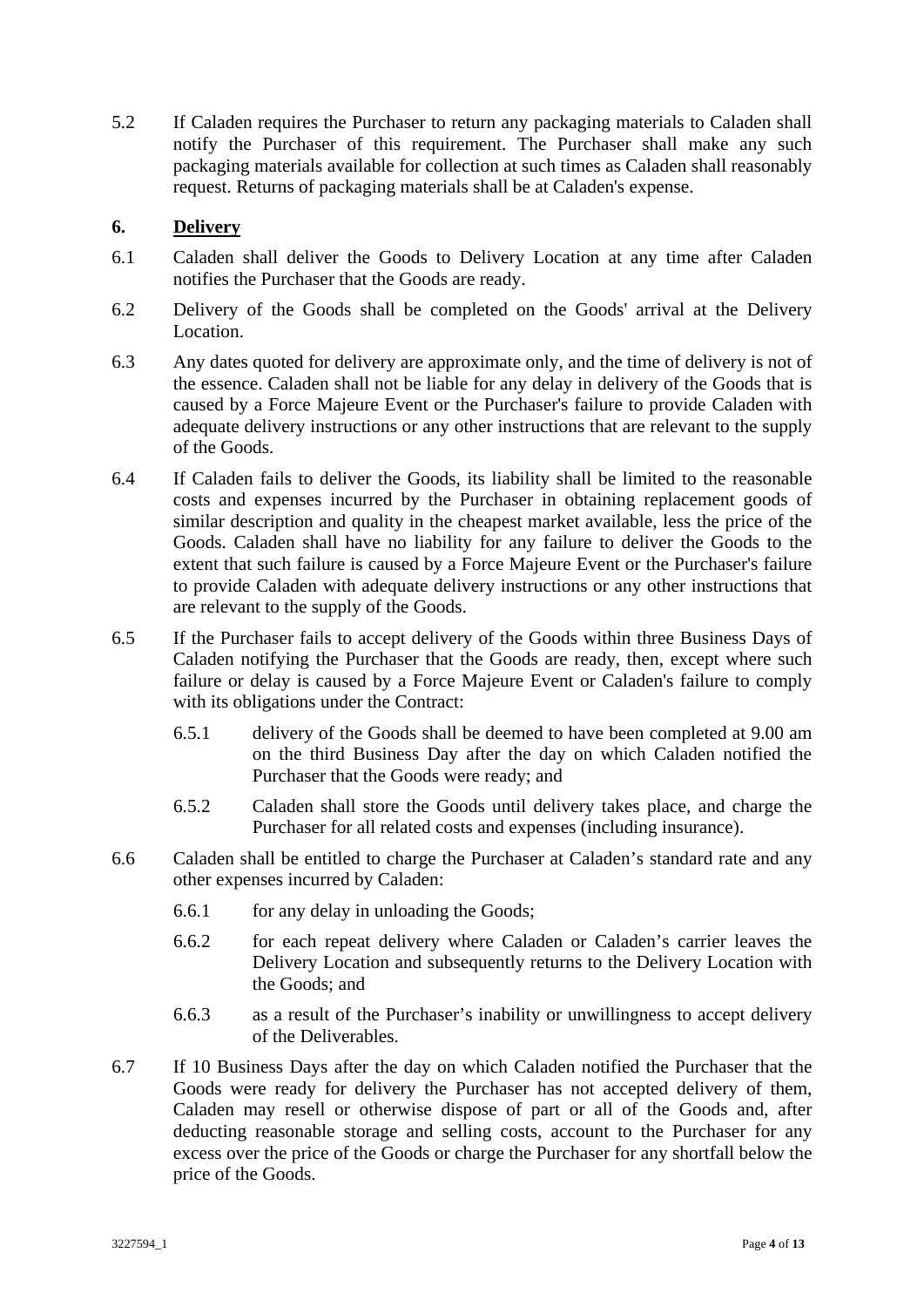- 6.8 The Purchaser shall not be entitled to reject the Goods if Caladen delivers up to and including 5% more or less than the quantity of Goods ordered, but a pro rata adjustment shall be made to the Order invoice on receipt of notice from the Purchaser that the wrong quantity of Goods was delivered.
- 6.9 Caladen may deliver the Goods by instalments, which shall be invoiced and paid for separately. Each instalment shall constitute a separate Contract. Any delay in delivery or defect in an instalment shall not entitle the Purchaser to cancel any other instalment.

# **7. Quality**

- 7.1 Where Caladen is not the manufacturer of the Goods, Caladen shall use reasonable endeavours to transfer to the Purchaser the benefit of any warranty or guarantee given to Caladen.
- 7.2 In respect of Goods manufactured by Caladen, Caladen warrants that the Goods shall:
	- 7.2.1 conform in all material respects with the Specification on delivery; and
	- 7.2.2 be free from material defects in design, material and workmanship on delivery and for a period of three months from the date of delivery.
- 7.3 Subject to clause 7.4, if:
	- 7.3.1 the Purchaser gives notice in writing to Caladen within a reasonable time of discovery that some or all of the Goods do not comply with the Warranty;
	- 7.3.2 Caladen is given a reasonable opportunity of examining such Goods; and
	- 7.3.3 the Purchaser (if asked to do so by Caladen) returns such Goods to Caladen's place of business at the Purchaser's risk and cost,

Caladen shall, at its option, repair or replace the defective Goods, or refund the price of the defective Goods in full.

- 7.4 Caladen shall not be liable for Goods' failure to comply with the Warranty in any of the following events:
	- 7.4.1 the Purchaser makes any further use of such Goods after giving notice in accordance with clause 7.3;
	- 7.4.2 the defect arises because the Purchaser failed to follow Caladen's oral or written instructions as to the storage, commissioning, installation, use and maintenance of the Goods or (if there are none) good trade practice regarding the same;
	- 7.4.3 the defect arises as a result of Caladen following any drawing, design or Specification supplied by the Purchaser;
	- 7.4.4 the Purchaser alters or repairs such Goods without the written consent of Caladen;
	- 7.4.5 the defect arises as a result of fair wear and tear, wilful damage, negligence, or abnormal storage or working conditions; or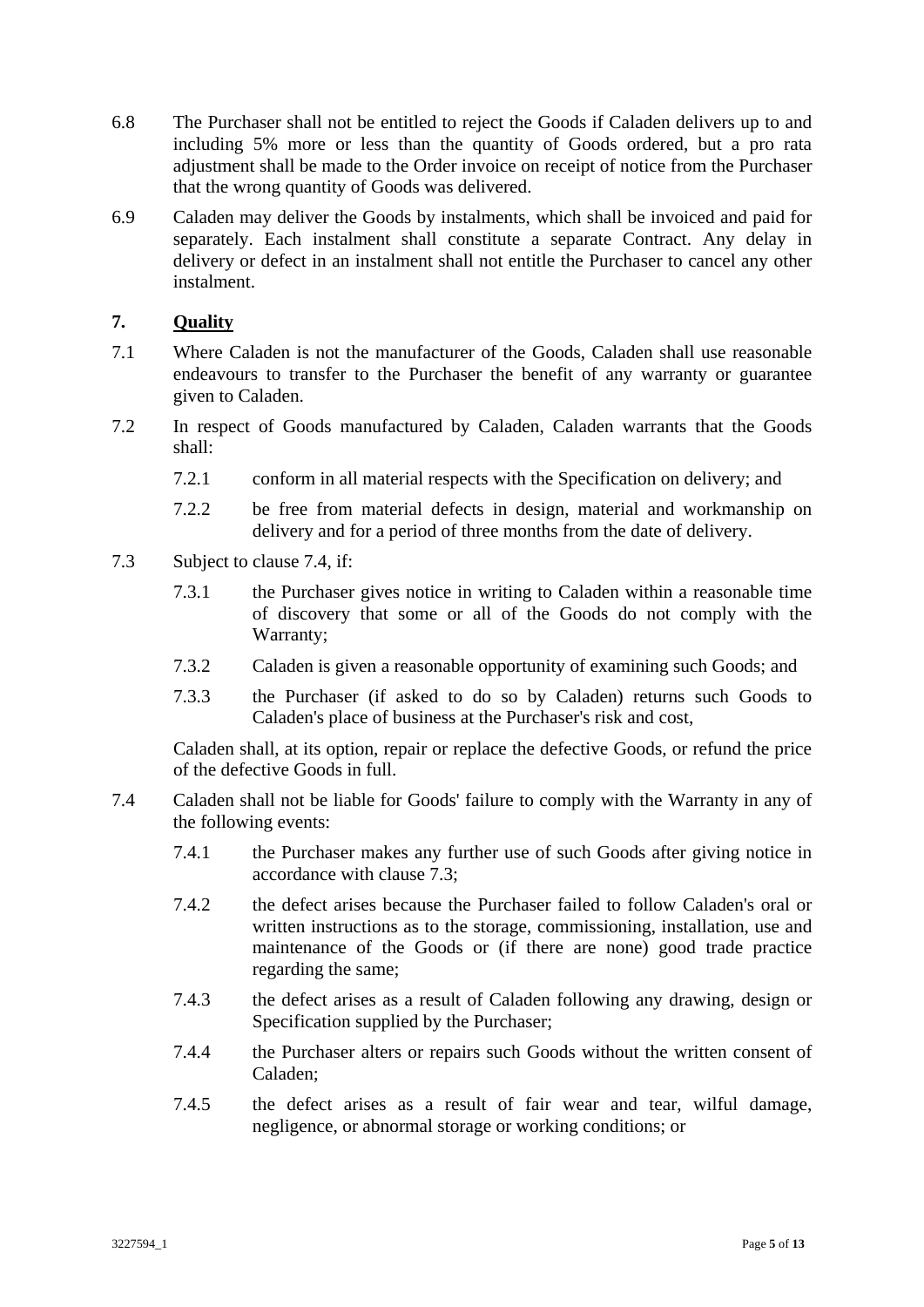- 7.4.6 the Goods differ from their description or the Specification as a result of changes made to ensure they comply with applicable statutory or regulatory requirements.
- 7.5 Except as provided in this clause 7, Caladen shall have no liability to the Purchaser in respect of the Goods' failure to comply with the Warranty.
- 7.6 The terms implied by sections 13 to 15 of the Sale of Goods Act 1979 are, to the fullest extent permitted by law, excluded from the Contract.
- 7.7 These Conditions shall apply to any repaired or replacement Goods supplied by Caladen.

# **8. Title and risk**

- 8.1 The risk in the Goods shall pass to the Purchaser on completion of delivery.
- 8.2 Title to the Goods shall not pass to the Purchaser until the earlier of:
	- 8.2.1 Caladen receives payment in full (in cash or cleared funds) for the Goods and any other goods that Caladen has supplied to the Purchaser in respect of which payment has become due, in which case title to the Goods shall pass at the time of payment of all such sums; and
	- 8.2.2 the Purchaser resells the Goods, in which case title to the Goods shall pass to the Purchaser at the time specified in clause 8.4.
- 8.3 Until title to the Goods has passed to the Purchaser, the Purchaser shall:
	- 8.3.1 store the Goods separately from all other goods held by the Purchaser so that they remain readily identifiable as Caladen's property;
	- 8.3.2 not remove, deface or obscure any identifying mark or packaging on or relating to the Goods;
	- 8.3.3 maintain the Goods in satisfactory condition and keep them insured against all risks for their full price from the date of delivery;
	- 8.3.4 notify Caladen immediately if it becomes subject to any of the events listed in clause 12.2; and
	- 8.3.5 give Caladen such information relating to the Goods as Caladen may require from time to time.
- 8.4 Subject to clause 8.5, the Purchaser may resell or use the Goods in the ordinary course of its business (but not otherwise) before Caladen receives payment for the Goods. However, if the Purchaser resells the Goods before that time:
	- 8.4.1 it does so as principal and not as Caladen's agent; and
	- 8.4.2 title to the Goods shall pass from Caladen to the Purchaser immediately before the time at which resale by the Purchaser occurs.
- 8.5 If before title to the Goods passes to the Purchaser the Purchaser becomes subject to any of the events listed in clause 12.2, then, without limiting any other right or remedy Caladen may have:
	- 8.5.1 the Purchaser's right to resell the Goods or use them in the ordinary course of its business ceases immediately; and
	- 8.5.2 Caladen may at any time: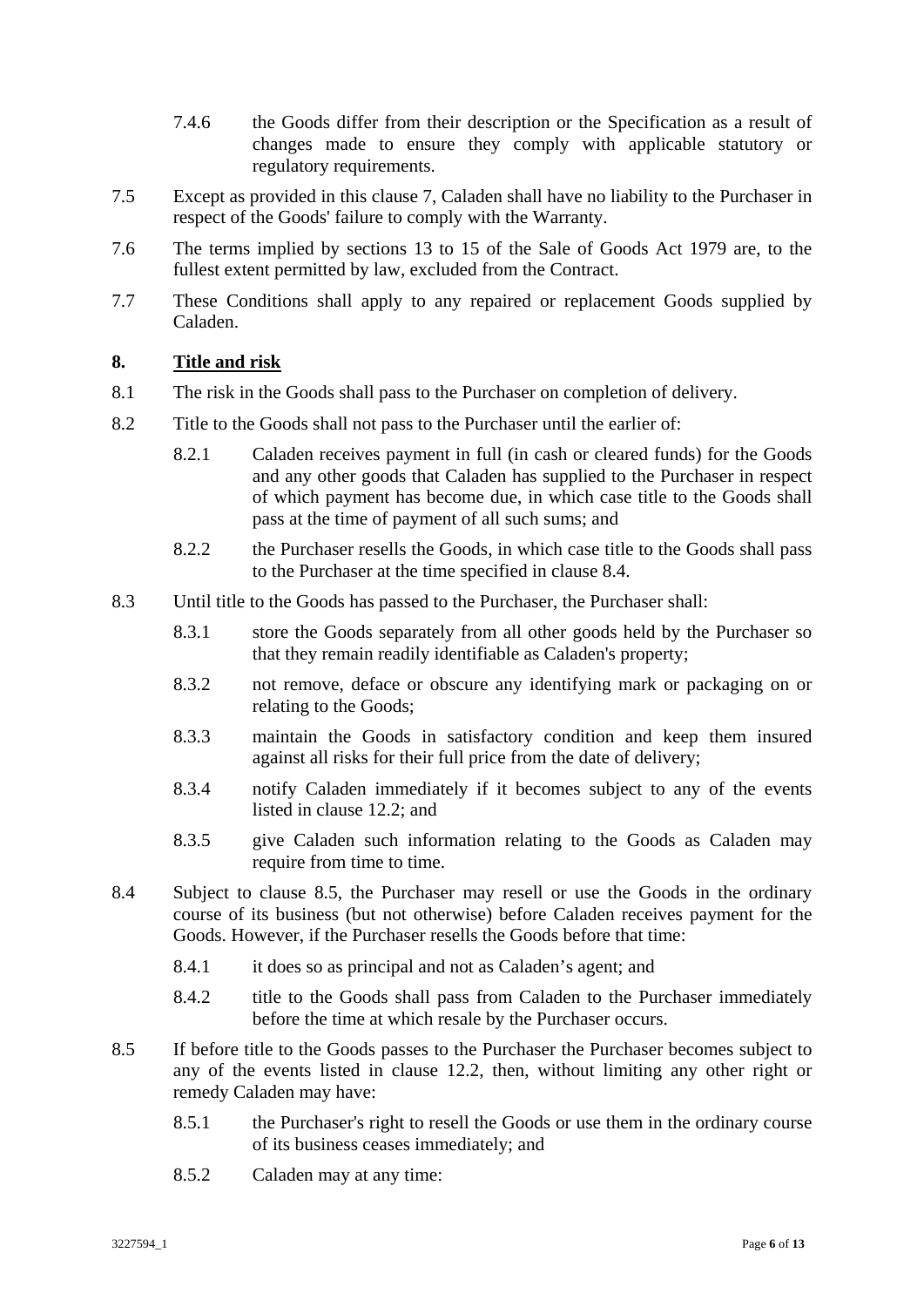- 8.5.2.1 require the Purchaser to deliver up all Goods in its possession which have not been resold, or irrevocably incorporated into another product; and
- 8.5.2.2 if the Purchaser fails to do so promptly, enter any premises of the Purchaser or of any third party where the Goods are stored in order to recover them.

#### **9. Price and payment**

- 9.1 The price of the Goods shall be the price set out in the Order, or, if no price is quoted, the price set out in Caladen's published price list in force as at the date of delivery.
- 9.2 Caladen may, by giving notice to the Purchaser at any time before delivery, increase the price of the Goods to reflect any increase in the cost of the Goods that is due to:
	- 9.2.1 any factor beyond Caladen's control (including foreign exchange fluctuations, increases in taxes and duties, and increases in labour, materials and other manufacturing costs);
	- 9.2.2 any request by the Purchaser to change the delivery date(s), quantities or types of Goods ordered, or the Specification; or
	- 9.2.3 any delay caused by any instructions of the Purchaser or failure of the Purchaser to give Caladen adequate or accurate information or instructions.
- 9.3 The price of the Goods is exclusive of the costs and charges of testing, inspection, insurance and transport of the Goods, which shall be invoiced to the Purchaser.
- 9.4 The price of the Goods is inclusive of the costs and charges of Caladen's standard packaging, Where Caladen agrees to package the Goods in a manner requested by the Purchaser and such packaging is in addition to that normally used by Caladen then Caladen shall be entitled to charge and invoice the Purchaser for the associated costs.
- 9.5 The price of the Goods is exclusive of amounts in respect of value added tax (**VAT**) or other applicable sales tax or duty. The Purchaser shall pay to Caladen such additional amounts in respect of VAT or other applicable sales tax or duty as are chargeable on the supply of the Goods.
- 9.6 Caladen may invoice the Purchaser for the Goods on or at any time after despatch of the Goods.
- 9.7 The Purchaser shall pay the invoice in full and in cleared funds within 45 days of the date of the invoice. Payment shall be made to the bank account nominated in writing by Caladen. Time of payment is of the essence.
- 9.8 If the Purchaser fails to make any payment due to Caladen under the Contract by the due date for payment:
	- 9.8.1 Caladen shall be entitled to:
		- 9.8.1.1 cancel or suspend any further deliveries of Goods to the Purchaser under any order.
		- 9.8.1.2 appropriate any payment made by the Purchaser to such of the Goods (or good and/or services supplied under any other order) as the Seller may think fit.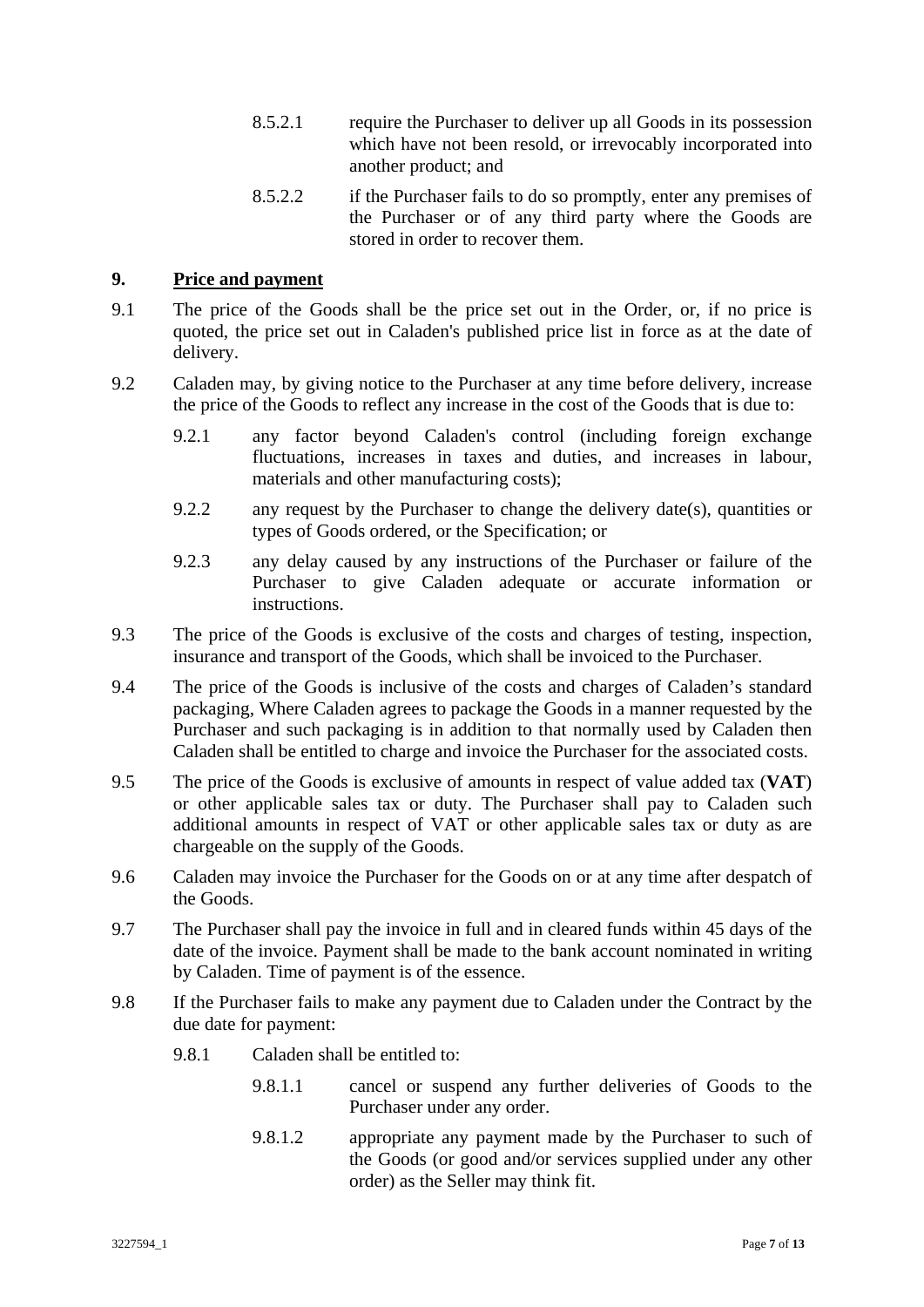- 9.8.1.3 by notice to the Purchaser unilaterally vary the Purchaser's credit available and/or payment terms for future Contracts.
- 9.8.2 then the Purchaser shall pay interest on the overdue amount at the rate of 4% per annum above HSBC Bank Plc's base rate from time to time. Such interest shall accrue on a daily basis from the due date until actual payment of the overdue amount, whether before or after judgment. The Purchaser shall pay the interest together with the overdue amount.
- 9.9 The Purchaser shall pay all amounts due under the Contract in full without any setoff, counterclaim, deduction or withholding (except for any deduction or withholding required by law). Caladen may at any time, without limiting any other rights or remedies it may have, set off any amount owing to it by the Purchaser against any amount payable by Caladen to the Purchaser.
- 9.10 Payment of any Unpaid Amount.
	- 9.10.1 The Purchaser shall indemnify the Seller for all reasonable Costs that are reasonably incurred by the Seller (either directly or indirectly or by a third party) in seeking or securing payment of any Unpaid Amount or otherwise pursuing any claim for damages for breach of this Contract.
	- 9.10.2 This indemnity shall apply whether or not the Purchaser has been negligent or at fault.
	- 9.10.3 Nothing in this clause 9.10 shall restrict or limit the Purchaser's general obligation at law to mitigate a loss it may suffer or incur as a result of an event that may give rise to a claim under this indemnity.
	- 9.10.4 For the avoidance of doubt, the limitations set out in clause 10, do not apply to the indemnity in this clause 9.10.
- 9.11 Without prejudice to the provisions of this clause 9, if, in the Seller's sole opinion, the Purchaser's credit-worthiness deteriorates before delivery of the Goods, the Seller may require:
	- 9.11.1 payment in full or in part of the price of the goods and any other charges prior to delivery, or
	- 9.11.2 the provision of security for payment by the Purchaser in such form as is in acceptable to the Seller.

#### **10. Export Terms and Licences**

10.1 The Purchaser is responsible for obtaining all necessary export licences and complying with all legislation and regulations governing the admission of the Goods into the country of destination and for the payment of all custom duties, port duties and charges.

#### **11. Limitation of liability**

- 11.1 Nothing in these Conditions shall limit or exclude Caladen's liability for:
	- 11.1.1 death or personal injury caused by its negligence, or the negligence of its employees, agents or subcontractors (as applicable);
	- 11.1.2 fraud or fraudulent misrepresentation;
	- 11.1.3 breach of the terms implied by section 12 of the Sale of Goods Act 1979;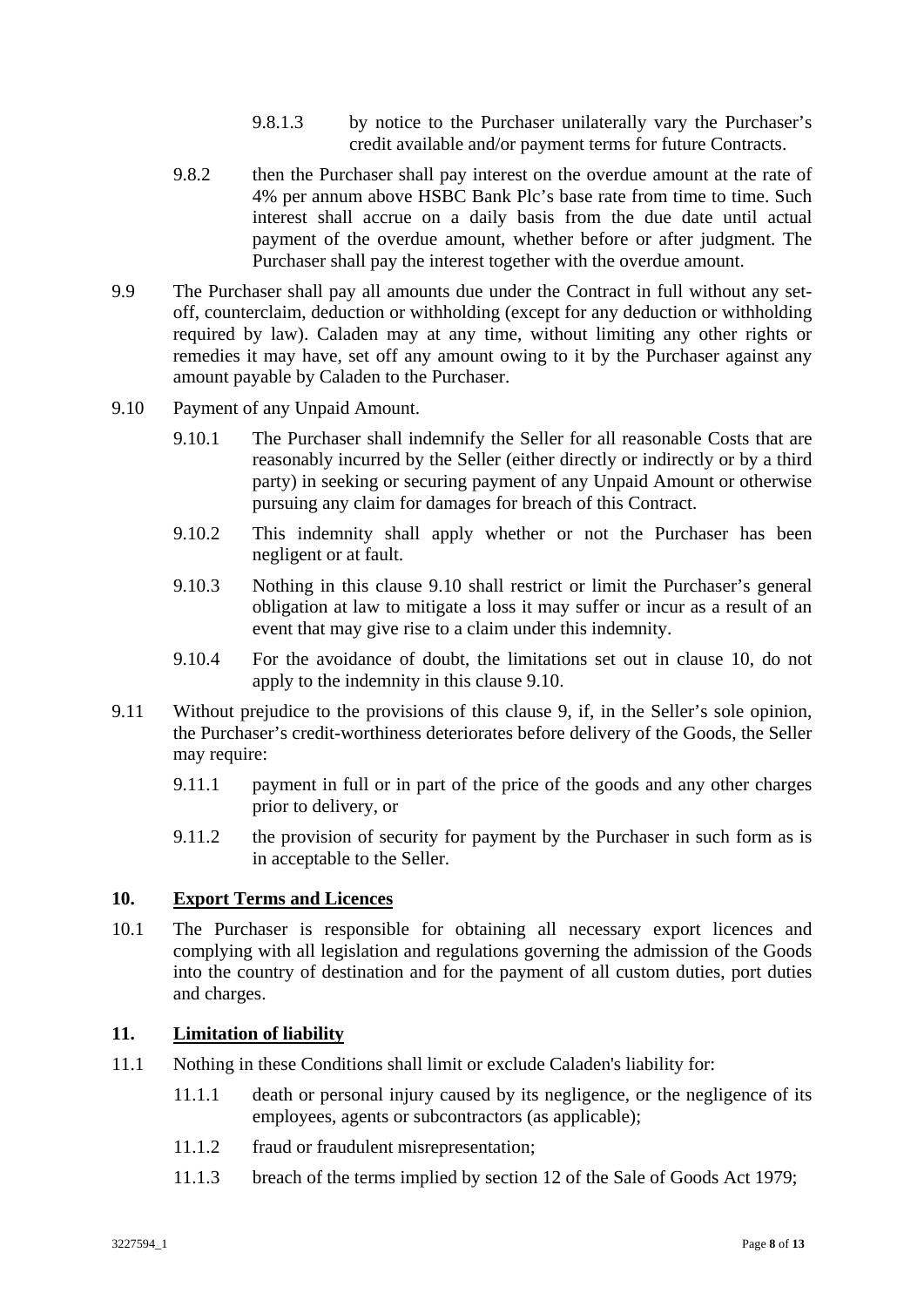- 11.1.4 defective products under the Consumer Protection Act 1987; or
- 11.1.5 any matter in respect of which it would be unlawful for Caladen to exclude or restrict liability.
- 11.2 Subject to clause 11.1:
	- 11.2.1 Caladen shall under no circumstances whatever be liable to the Purchaser, whether in contract, tort (including negligence), breach of statutory duty, or otherwise, for any loss of profit, or any indirect or consequential loss arising under or in connection with the Contract; and
	- 11.2.2 Caladen's total liability to the Purchaser in respect of all other losses arising under or in connection with the Contract, whether in contract, tort (including negligence), breach of statutory duty, or otherwise, shall in no circumstances exceed the price of the Goods.
- 11.3 Subject as expressly provided in these Conditions all warranties, conditions or other terms implied by statute or common law are excluded to the fullest extent permitted by law.
- 11.4 The terms implied by sections 13 to 15 of the Sale of Goods Act 1979 and the terms implied by sections 3 to 5 of the Supply of Goods and Services Act 1982 are, to the fullest extent permitted by law, excluded from the Contract.
- 11.5 This clause 11 shall survive termination of the Contract.

#### **12. Termination and suspension**

- 12.1 If the Purchaser becomes subject to any of the events listed in clause 12.2, Caladen may terminate the Contract with immediate effect by giving written notice to the Purchaser.
- 12.2 For the purposes of clause 12.1, the relevant events are:
	- 12.2.1 the Purchaser commits a material breach of the terms of the Contract and (if such a breach is remediable) fails to remedy that breach within 14 days of receipt of notice in writing to do so;
	- 12.2.2 the Purchaser repeatedly breaches any of the terms of the Contract in such a manner as to reasonably justify the opinion that its conduct is inconsistent with it having the intention or ability to give effect to the terms of the Contract;
	- 12.2.3 the Purchaser fails to pay any sum due under the Contract, including any interest accrued, in full cleared funds in accordance with clause 9.
	- 12.2.4 the Purchaser suspends, or threatens to suspend, payment of its debts, or is unable to pay its debts as they fall due or admits inability to pay its debts, or (being a company or limited liability partnership) is deemed unable to pay its debts within the meaning of section 123 of the Insolvency Act 1986, or (being an individual) is deemed either unable to pay its debts or as having no reasonable prospect of so doing, in either case, within the meaning of section 268 of the Insolvency Act 1986, or (being a partnership) has any partner to whom any of the foregoing apply;
	- 12.2.5 the Purchaser commences negotiations with all or any class of its creditors with a view to rescheduling any of its debts, or makes a proposal for or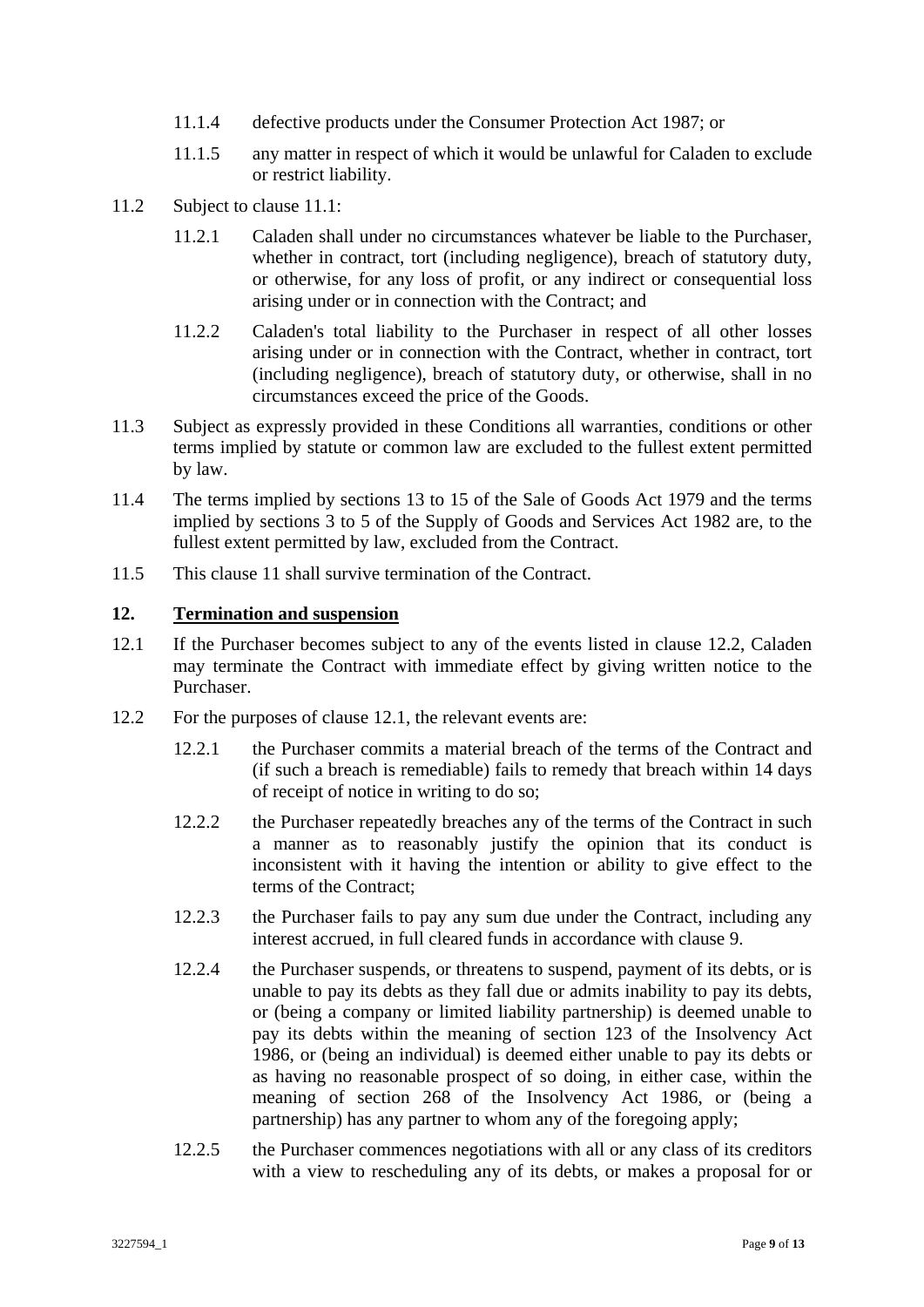enters into any compromise or arrangement with its creditors other than (where the Purchaser is a company) where these events take place for the sole purpose of a scheme for a solvent amalgamation of the Purchaser with one or more other companies or the solvent reconstruction of the Purchaser;

- 12.2.6 (being a company) a petition is filed, a notice is given, a resolution is passed, or an order is made, for or in connection with the winding up of the Purchaser, other than for the sole purpose of a scheme for a solvent amalgamation of the Purchaser with one or more other companies or the solvent reconstruction of the Purchaser;
- 12.2.7 (being a company) an application is made to court, or an order is made, for the appointment of an administrator or if a notice of intention to appoint an administrator is given or if an administrator is appointed over the Purchaser;
- 12.2.8 (being a company) the holder of a qualifying floating charge over the Purchaser's assets has become entitled to appoint or has appointed an administrative receiver;
- 12.2.9 a person becomes entitled to appoint a receiver over the Purchaser's assets or a receiver is appointed over the Purchaser's assets;
- 12.2.10 (being an individual) the Purchaser is the subject of a bankruptcy petition or order;
- 12.2.11 a creditor or encumbrancer of the Purchaser attaches or takes possession of, or a distress, execution, sequestration or other such process is levied or enforced on or sued against, the whole or any part of its assets and such attachment or process is not discharged within 14 days;
- 12.2.12 any event occurs, or proceeding is taken, with respect to the Purchaser in any jurisdiction to which it is subject that has an effect equivalent or similar to any of the events mentioned in clause 12.2.4 to clause 12.2.11 (inclusive);
- 12.2.13 the Purchaser suspends, threatens to suspends, ceases or threatens to cease to carry on all or a substantial part of its business;
- 12.2.14 the Purchaser's financial position deteriorates to such an extent that in Caladen's opinion the Purchaser's capability to adequately fulfil its obligations under the Contract has been placed in jeopardy; and
- 12.2.15 (being an individual) the Purchaser dies or, by reason of illness or incapacity (whether mental or physical), is incapable of managing his or her own affairs or becomes a patient under any mental health legislation.
- 12.3 Without limiting its other rights or remedies, Caladen may suspend provision of the Goods under the Contract or any other contract between the Purchaser and Caladen if the Purchaser becomes subject to any of the events listed in clause 12.2, or Caladen reasonably believes that the Purchaser is about to become subject to any of them.
- 12.4 On termination of the Contract for any reason the Purchaser shall immediately pay to Caladen all of Caladen's outstanding unpaid invoices and interest, and in respect of any other sums payable by the Purchaser but for which no invoice has been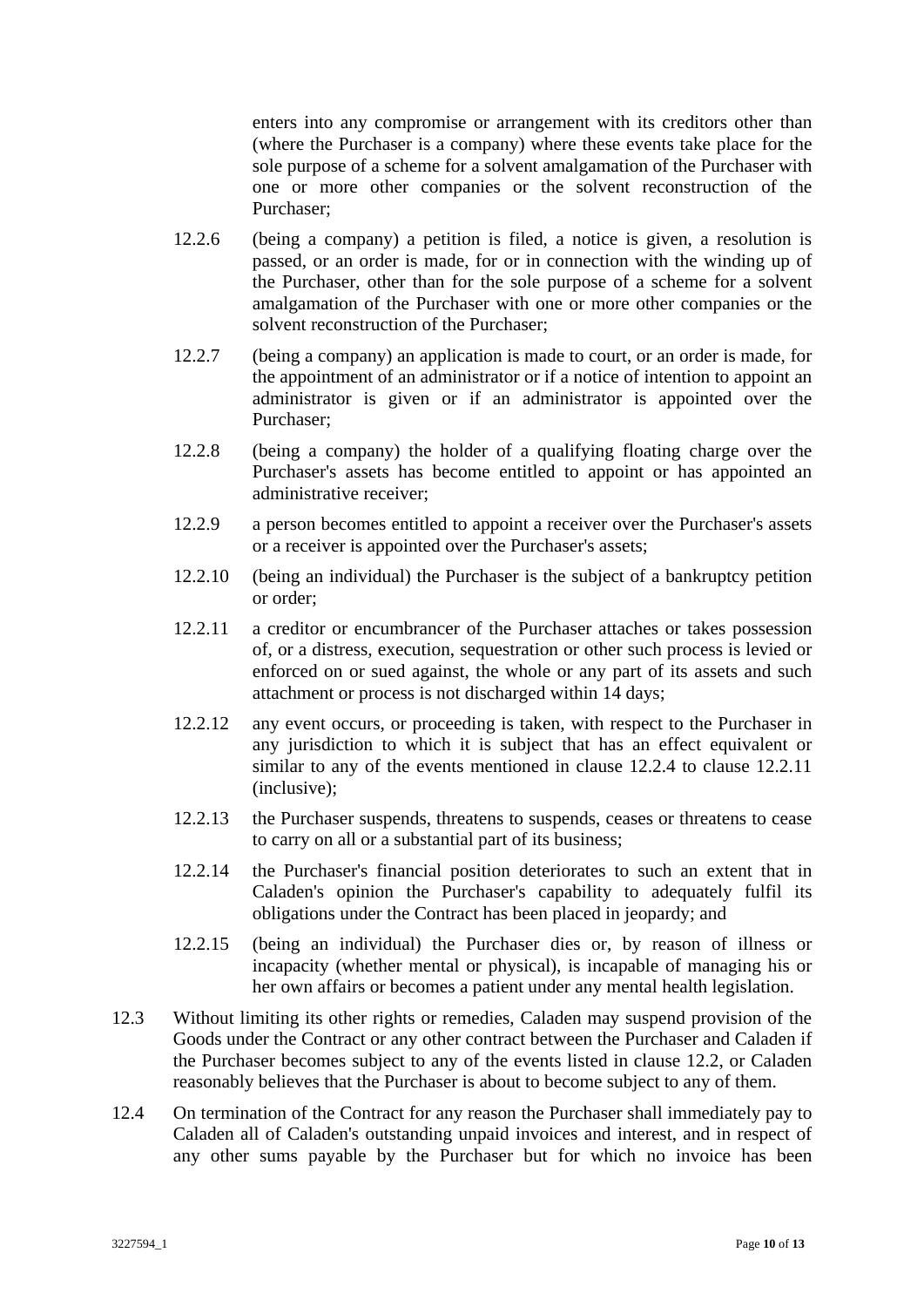submitted, Caladen may submit an invoice which shall be payable immediately on receipt.

- 12.5 Termination of the Contract, however arising, shall not affect any of the parties' rights, remedies, obligations and liabilities that have accrued as at termination.
- 12.6 Clauses which expressly or by implication survive termination of the Contract shall continue in full force and effect.

#### **13. Force majeure**

- 13.1 A **Force Majeure Event** means any circumstance not within a party's reasonable control including, without limitation:
	- 13.1.1 acts of God, flood, drought, earthquake or other natural disaster;
	- 13.1.2 epidemic or pandemic;
	- 13.1.3 terrorist attack, civil war, civil commotion or riots, war, threat of or preparation for war, armed conflict, imposition of sanctions, embargo, or breaking off of diplomatic relations;
	- 13.1.4 nuclear, chemical or biological contamination or sonic boom;
	- 13.1.5 any law or any action taken by a government or public authority, including without limitation imposing an export or import restriction, quota or prohibition, or failing to grant a necessary licence or consent;
	- 13.1.6 collapse of buildings, fire, explosion or accident;
	- 13.1.7 any labour or trade dispute, strikes, industrial action or lockouts;
	- 13.1.8 non-performance by suppliers or subcontractors; and
	- 13.1.9 interruption or failure of utility service.
- 13.2 Neither party shall be liable for any failure or delay in performing its obligations under the Contract to the extent that such failure or delay is caused by a Force Majeure Event.

#### **14. General**

#### 14.1 **Assignment and other dealings.**

- 14.1.1 Caladen may at any time assign, transfer, mortgage, charge, subcontract or deal in any other manner with all or any of its rights or obligations under the Contract.
- 14.1.2 The Purchaser may not assign, transfer, mortgage, charge, subcontract, declare a trust over or deal in any other manner with any or all of its rights or obligations under the Contract without the prior written consent of Caladen.

#### 14.2 **Notices.**

14.2.1 Any notice or other communication given to a party under or in connection with the Contract shall be in writing, addressed to that party at its registered office (if it is a company) or its principal place of business (in any other case) or such other address as that party may have specified to the other party in writing in accordance with this clause, and shall be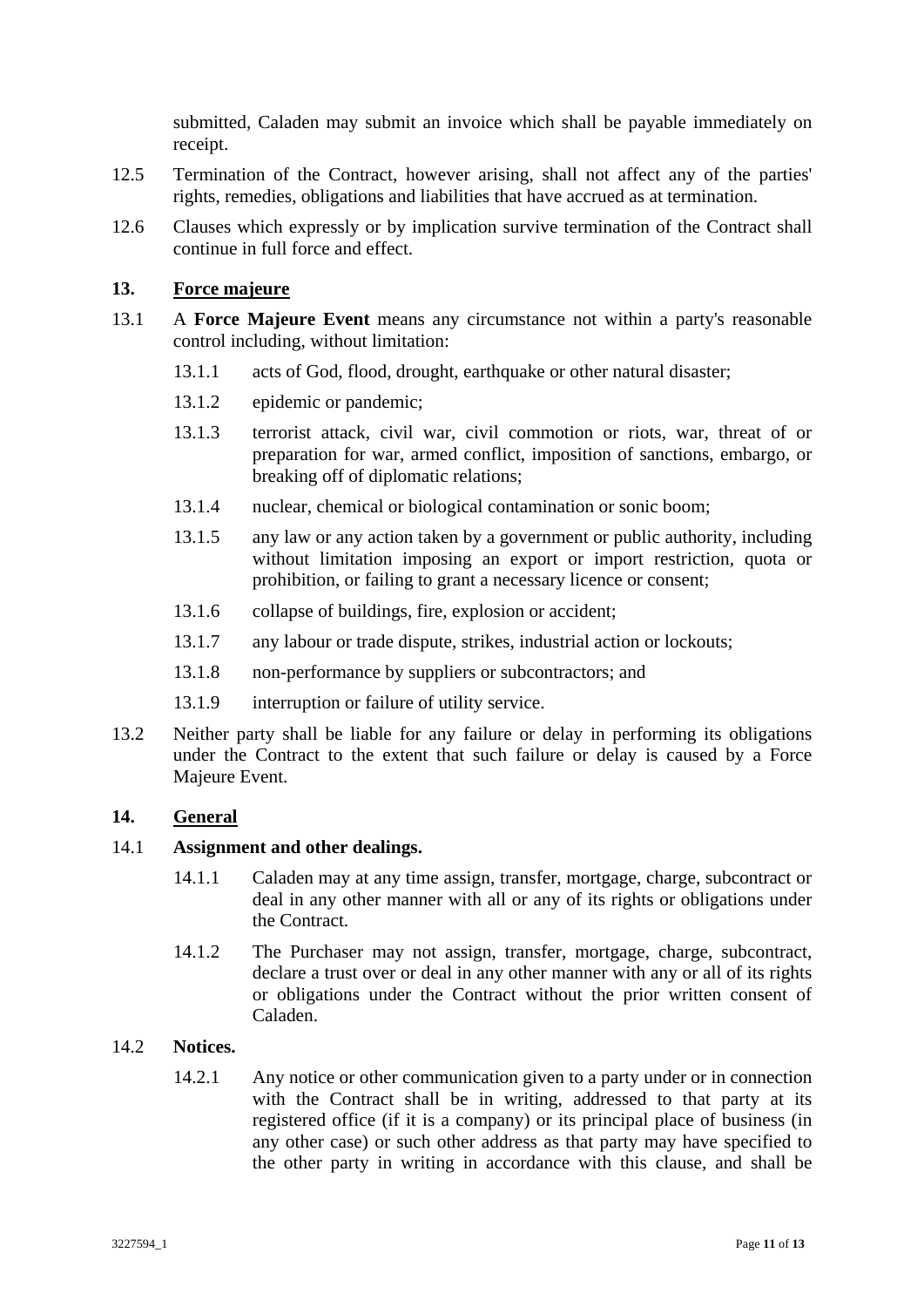delivered personally, sent by pre-paid first class post or other next working day delivery service, commercial courier, fax or e-mail.

- 14.2.2 A notice or other communication shall be deemed to have been received:
	- 14.2.2.1 if delivered personally, when left at the address referred to in clause 14.2.1;
	- 14.2.2.2 if sent by pre-paid first class post or other next working day delivery service, at 9.00 am on the second Business Day after posting;
	- 14.2.2.3 if delivered by commercial courier, on the date and at the time that the courier's delivery receipt is signed; or, if sent by fax or e-mail, one Business Day after transmission.
- 14.2.3 The provisions of this clause shall not apply to the service of any proceedings or other documents in any legal action.

#### 14.3 **Severance.**

14.3.1 If any provision or part-provision of the Contract is or becomes invalid, illegal or unenforceable, it shall be deemed modified to the minimum extent necessary to make it valid, legal and enforceable. If such modification is not possible, the relevant provision or part-provision shall be deemed deleted. Any modification to or deletion of a provision or partprovision under this clause shall not affect the validity and enforceability of the rest of the Contract.